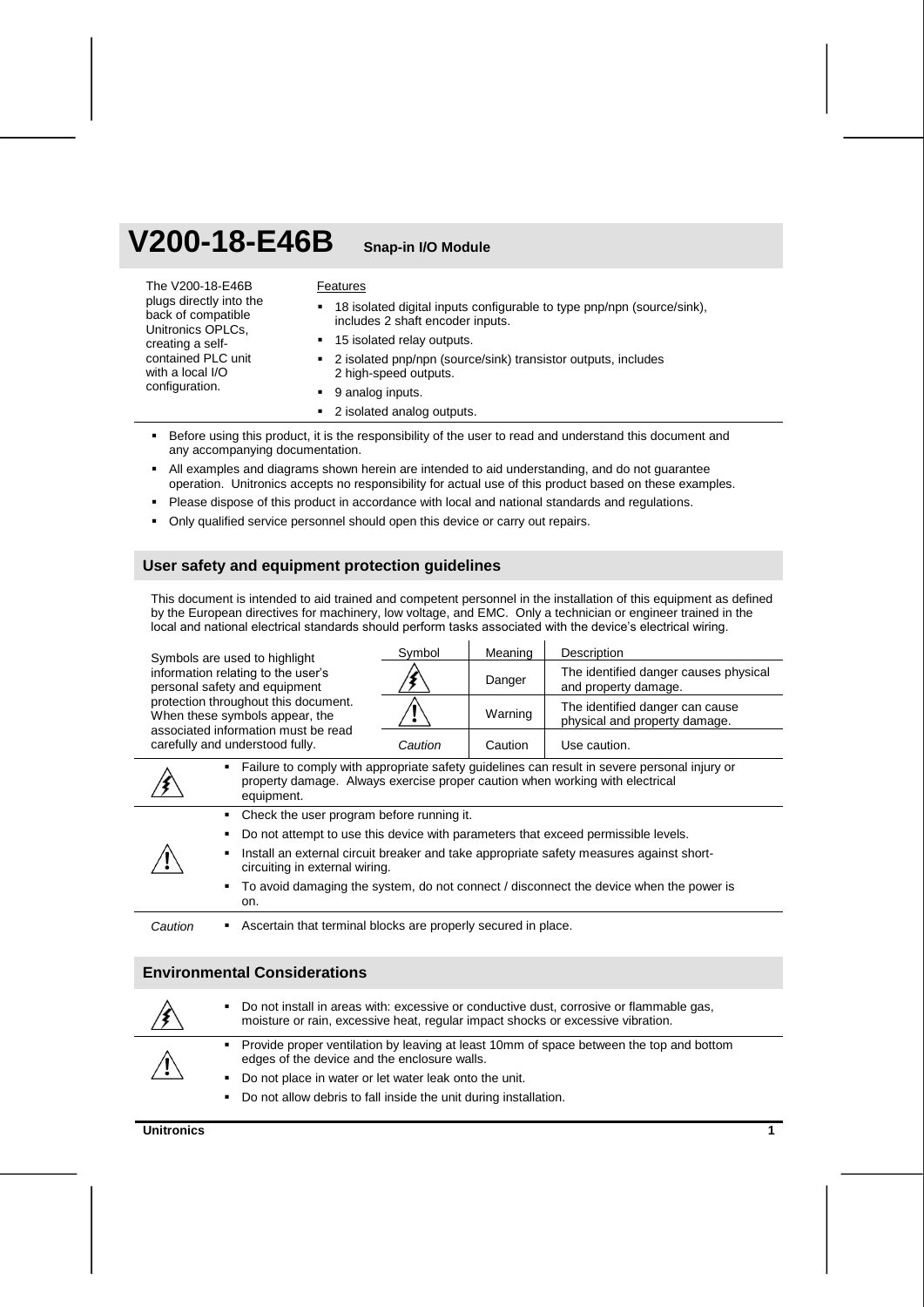| <b>Wiring</b>    |                             |                                                                                         |
|------------------|-----------------------------|-----------------------------------------------------------------------------------------|
|                  |                             |                                                                                         |
|                  |                             | Do not touch live wires.                                                                |
|                  |                             | • Unused pins should not be connected. Ignoring this directive may damage the device.   |
|                  | $\mathbf{m}_{\mathrm{max}}$ | Do not connect the 'Neutral' or 'Line' signal of the 110/220VAC to the device's 0V pin. |
| $\ddot{\bullet}$ | ٠                           | Double-check all wiring before turning on the power supply.                             |

## **Wiring Procedures**

Use crimp terminals for wiring; use 26-12 AWG wire (0.13mm  $2-3.31$ mm $^2$ ) for all wiring purposes.

- 1. Strip the wire to a length of 7±0.5mm (0.250–0.300 inches).
- 2. Unscrew the terminal to its widest position before inserting a wire.
- 3. Insert the wire completely into the terminal to ensure that a proper connection can be made.
- 4. Tighten enough to keep the wire from pulling free.
- To avoid damaging the wire, do not exceed a maximum torque of 0.5 N·m (5 kgf·cm).
- Do not use tin, solder, or any other substance on stripped wire that might cause the wire strand to break.
- **Install at maximum distance from high-voltage cables and power equipment.**

## **I/O Wiring—General**

- Input or output cables should not be run through the same multi-core cable or share the same wire.
- Allow for voltage drop and noise interference with input lines used over an extended distance. Use wire that is properly sized for the load.

## **Digital Inputs**

Each group of 9 inputs has a common signal. Each group can be used as either pnp (source) or npn (sink), when appropriately wired as shown in the following figures.

- Inputs I0 and I2 can be used as normal digital inputs, as high-speed counters, or as part of a shaft encoder.
- Inputs I1 and I3 can be used as normal digital inputs, as high-speed counter resets, or as part of a shaft encoder.

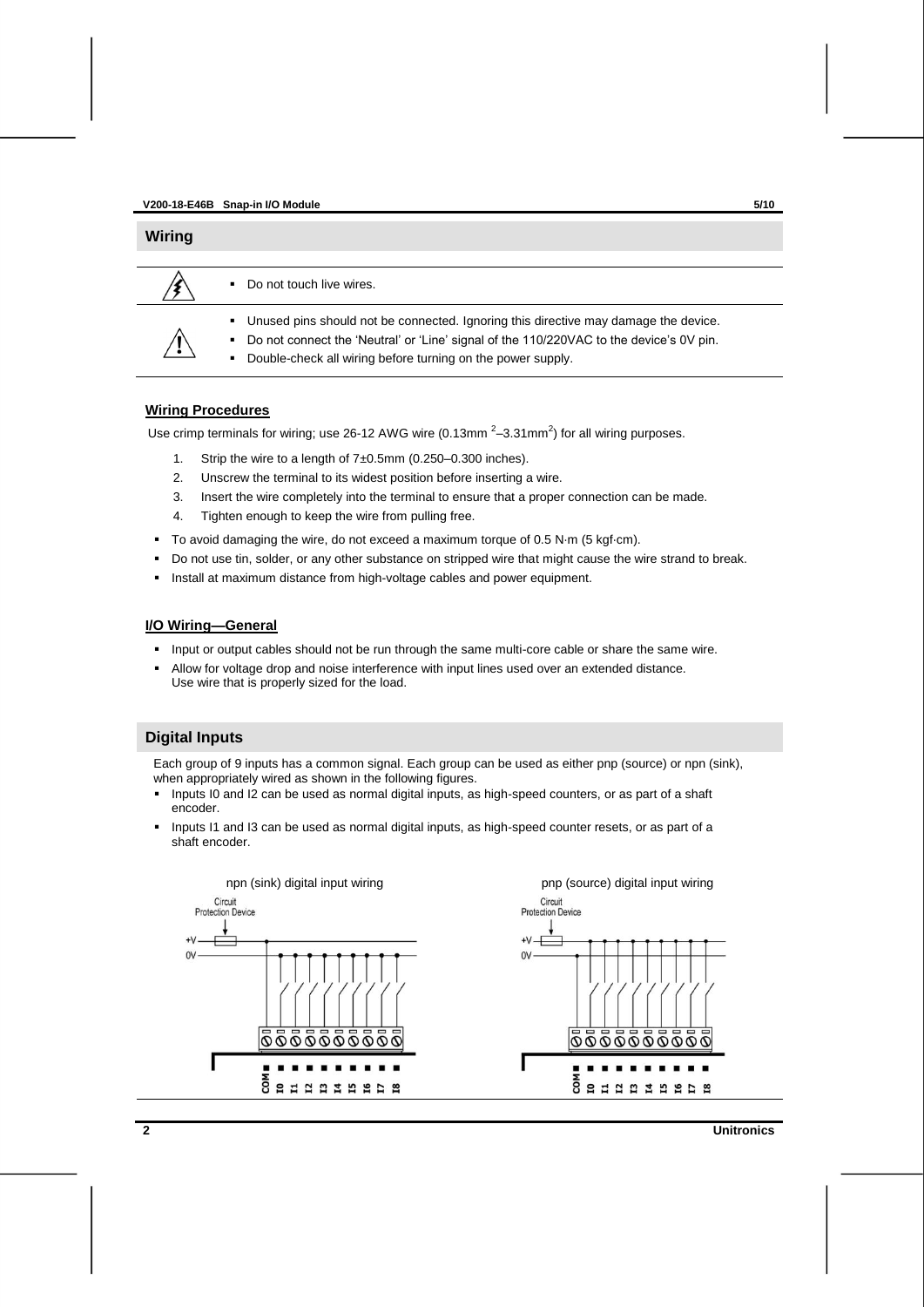

Inputs I0, I1, and I2, I3 can be used as shaft encoders as shown below.





## **Digital Outputs**

## **Wiring Power Supplies**

Use a 24VDC power supply for both relay and transistor outputs.

- 1. Connect the "positive" lead to the "V1" terminal, and the "negative" lead to the "0V" terminal.
- **In the event of voltage fluctuations or non**conformity to voltage power supply specifications, connect the device to a regulated power supply.

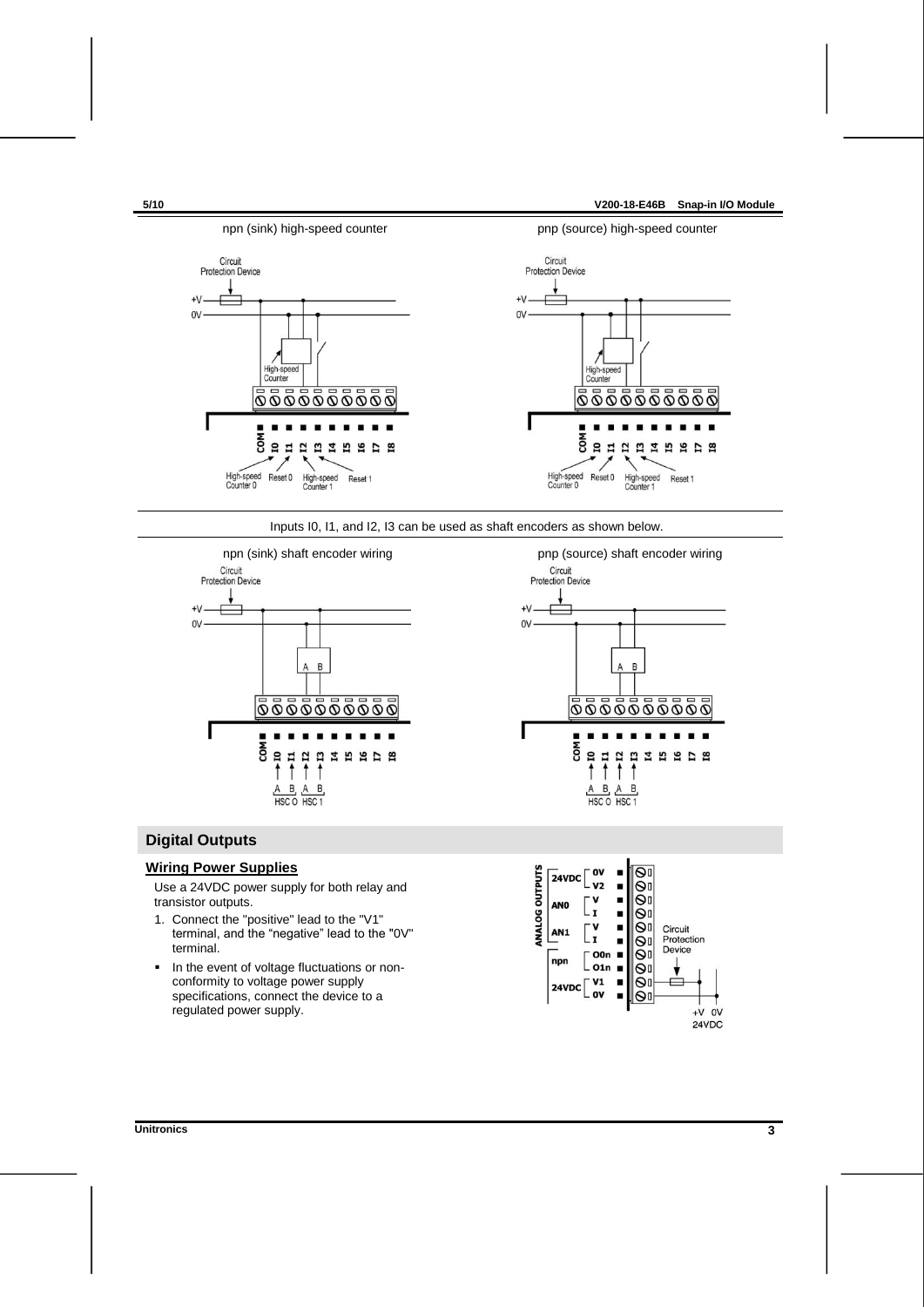#### **V200-18-E46B Snap-in I/O Module 5/10**

### <span id="page-3-0"></span>**Relay Outputs**

- Each group can be wired separately to either AC or DC as show.
- The 0V signal of the relay outputs is isolated from the controller's 0V signal.



### **Increasing Contact Life Span**

To increase the life span of the relay output contacts and protect the device from potential damage by reverse EMF, connect:

- a clamping diode in parallel with each inductive DC load,
- an RC snubber circuit in parallel with each inductive AC load.



## **Transistor Outputs**

- **Each output can be wired separately as either npn or pnp.**
- The 0V signal of the transistor outputs is isolated from the controller's 0V signal.



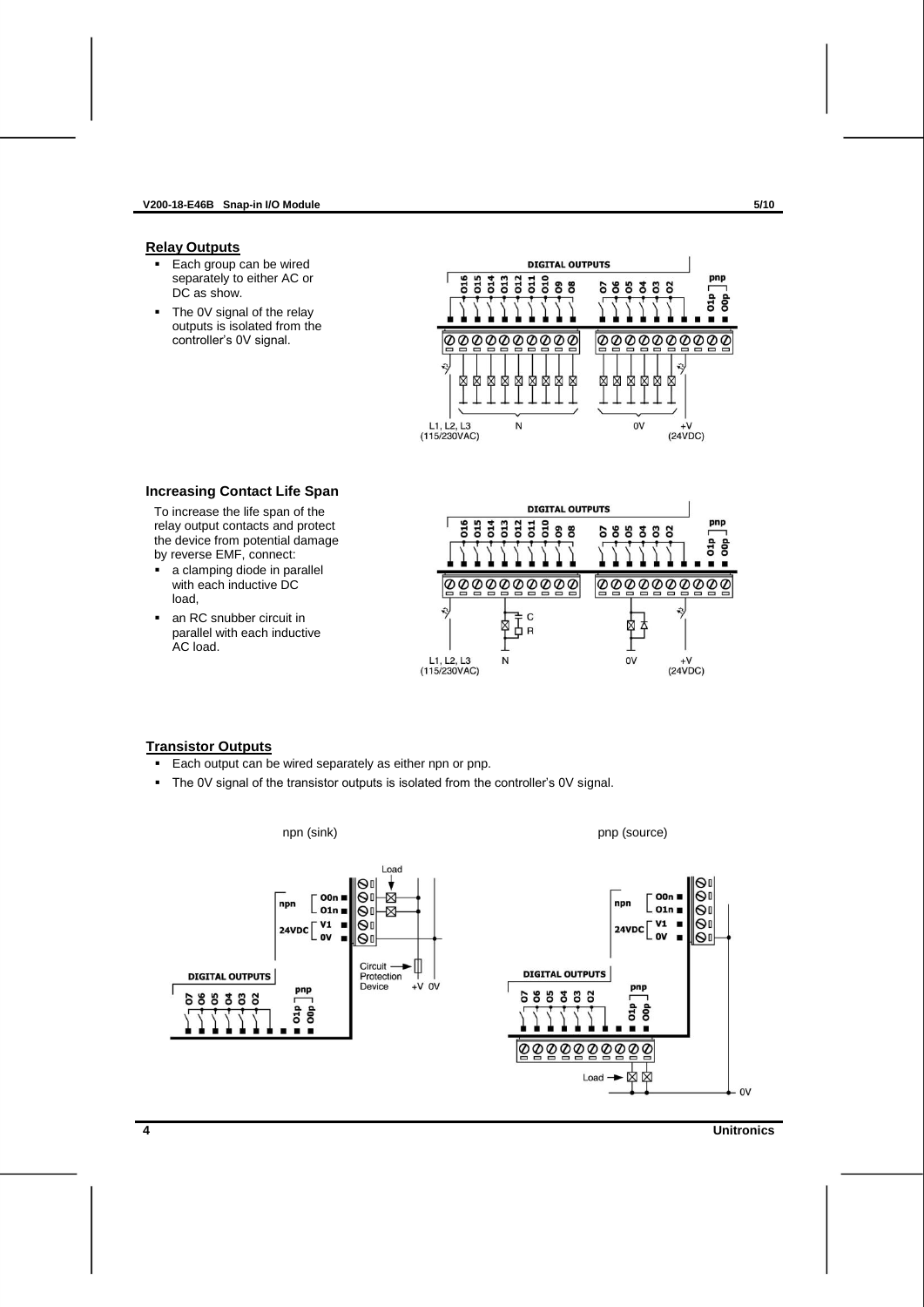## **Analog Inputs**

9 analog inputs, which can be wired to work with either current or voltage:

- $\blacksquare$  Inputs 0 to 2 are 10-bit.
- $\blacksquare$  Inputs 3 to 8 are 12 to 14-bit.

To configure an input, open the device and set the jumpers according to the instructions beginning on page [6.](#page-5-0) Shields should be connected at the signal source.

## **Analog Inputs**

All inputs share a common ACM signal, which must be connected to the 0V of the controller.



## **Analog Outputs Power Supply**

Use a 24VDC power supply for all analog output modes.

- 1. Connect the "positive" cable to the "V2" terminal, and the "negative" to the "0V" terminal.
- **In the event of voltage fluctuations or non-conformity to voltage power supply specifications, connect** the device to a regulated power supply.
- Since the analog I/O power supply is isolated, the controller's 24VDC power supply may also be used to power the analog I/Os.



The 24VDC power supply must be turned on and off simultaneously with the controller's power supply.

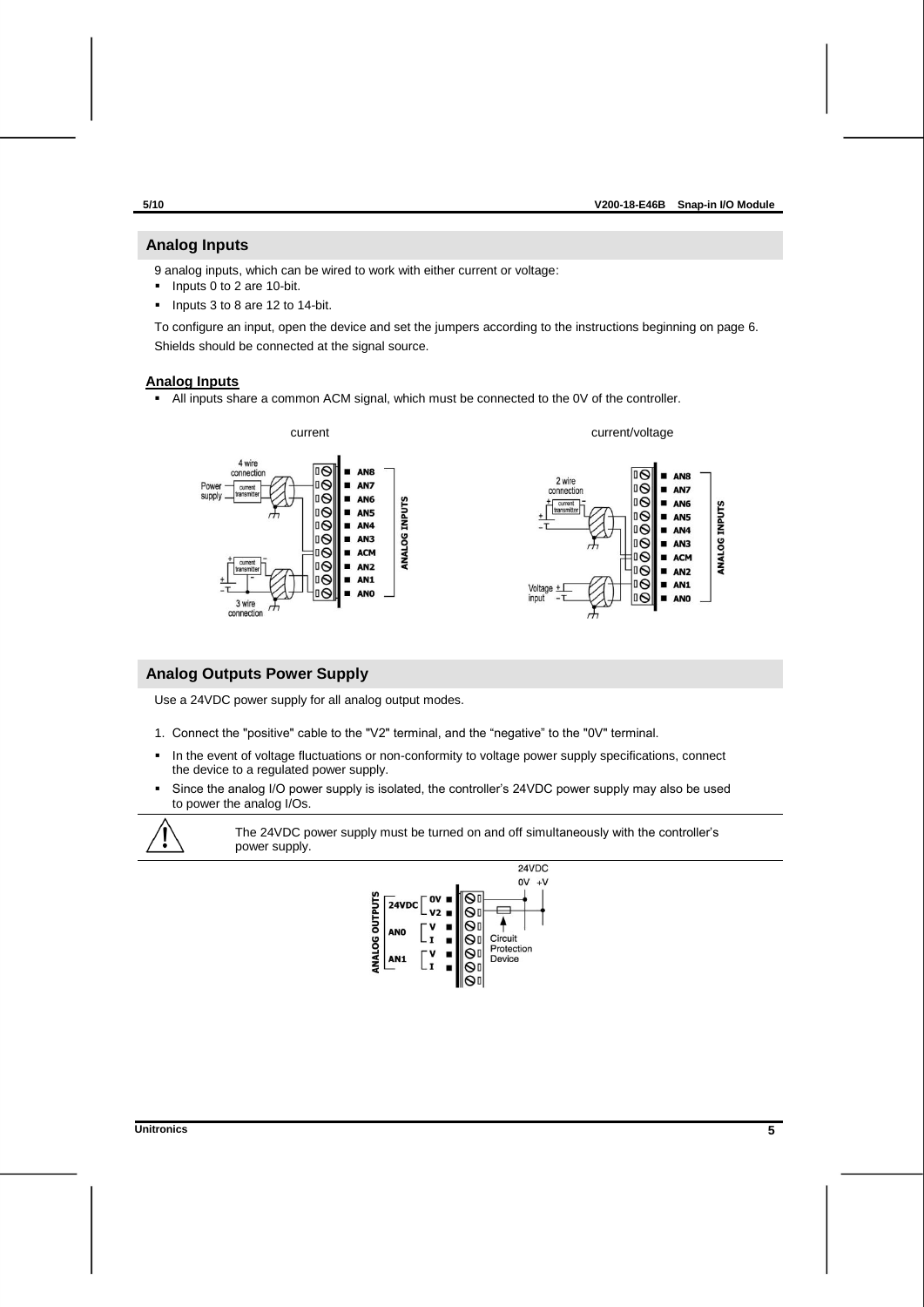## **Analog Outputs**

- Shields should be earthed, connected to the earth of the cabinet.
- An output can be wired to either current or voltage, use the appropriate wiring as shown below.
- Do not use current and voltage from the same source channel.

## current/voltage



## **Changing Jumper Settings**

To access the jumpers, you must remove the snap-in I/O module from the controller, and then remove the module's PCB board.



Before you begin, turn off the power supply, disconnect and dismount the controller.

- Before performing these actions, touch a grounded object to discharge any electrostatic charge.
- Avoid touching the PCB board directly by holding the PCB board by its connectors.

## <span id="page-5-0"></span>**Accessing the Jumpers**

First, remove the snap-in module.

- 1. Locate the 4 buttons on the sides of the module, 2 on either side. Press the 2 buttons on either side of the module as shown, and hold them down to open the locking mechanism.
- 2. Gently rock the module from side to side, easing the module from the controller.



3. Using a Philips screwdriver, remove the center screw from the module's PCB board.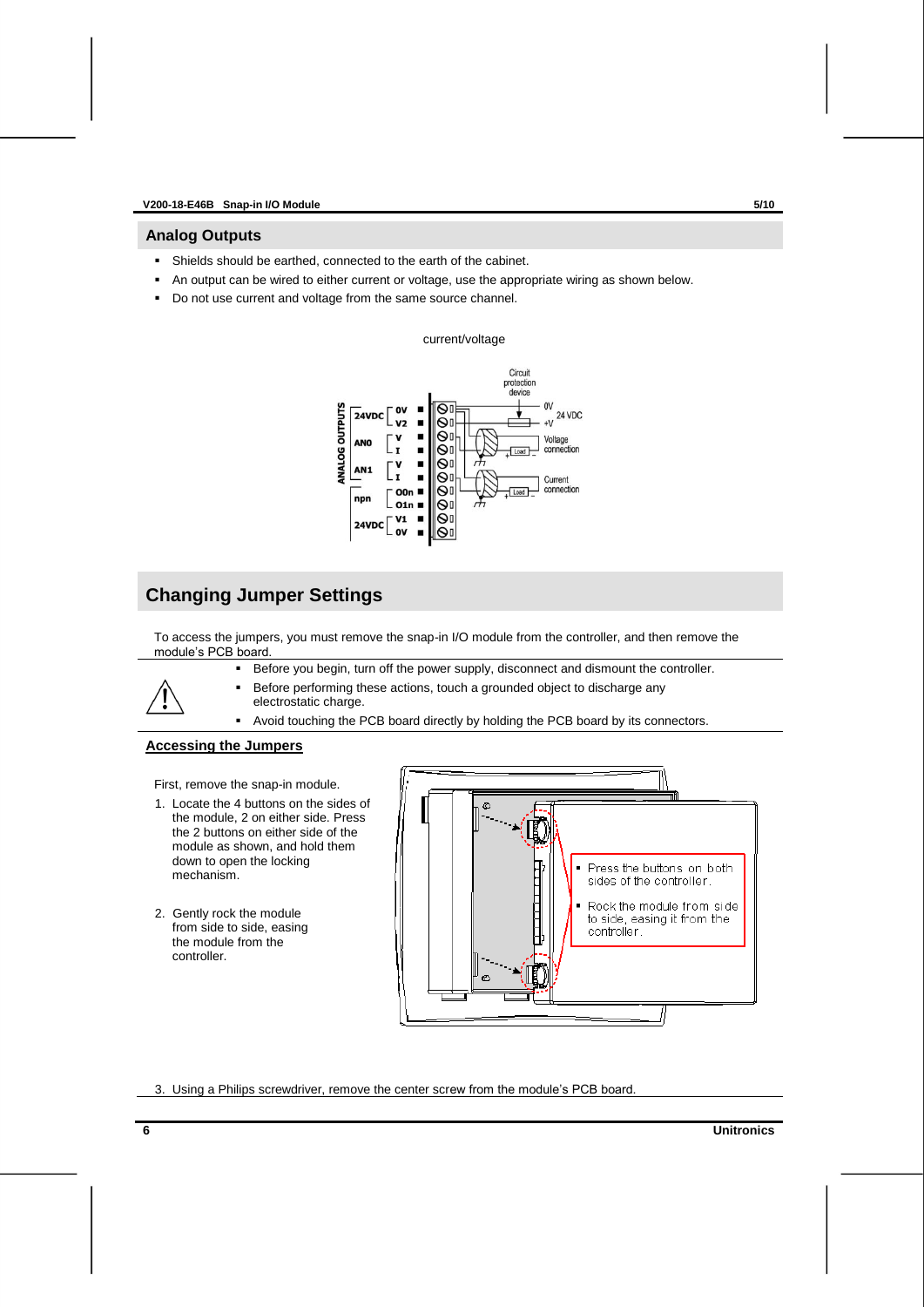$000000$ <u>。。。。。。。。。。</u>  $\overline{\mathbf{R} \bullet}$ ĪV.Ī E. 0000000000  $000000000$  $\frac{1}{2}$ E. 6  $\overline{\mathsf{v}}$ 開開  $\overline{\mathbf{R}}$  $00000000$ ॰

Select the desired function by changing the jumper settings according to the figure and tables shown below.

|                | Jumper# | Voltage*     | <b>Current</b> |
|----------------|---------|--------------|----------------|
| Analog input 0 |         | V            |                |
| Analog input 1 | 2       | V            |                |
| Analog input 2 | 3       | $\mathsf{V}$ |                |
| Analog input 3 | 4       | v            |                |
| Analog input 4 | 5       | V            |                |
| Analog input 5 | 6       | $\mathsf{v}$ |                |
| Analog input 6 | 7       | $\mathsf{V}$ |                |
| Analog input 7 | 8       | V            |                |
| Analog input 8 | 9       |              |                |

\* Default factory setting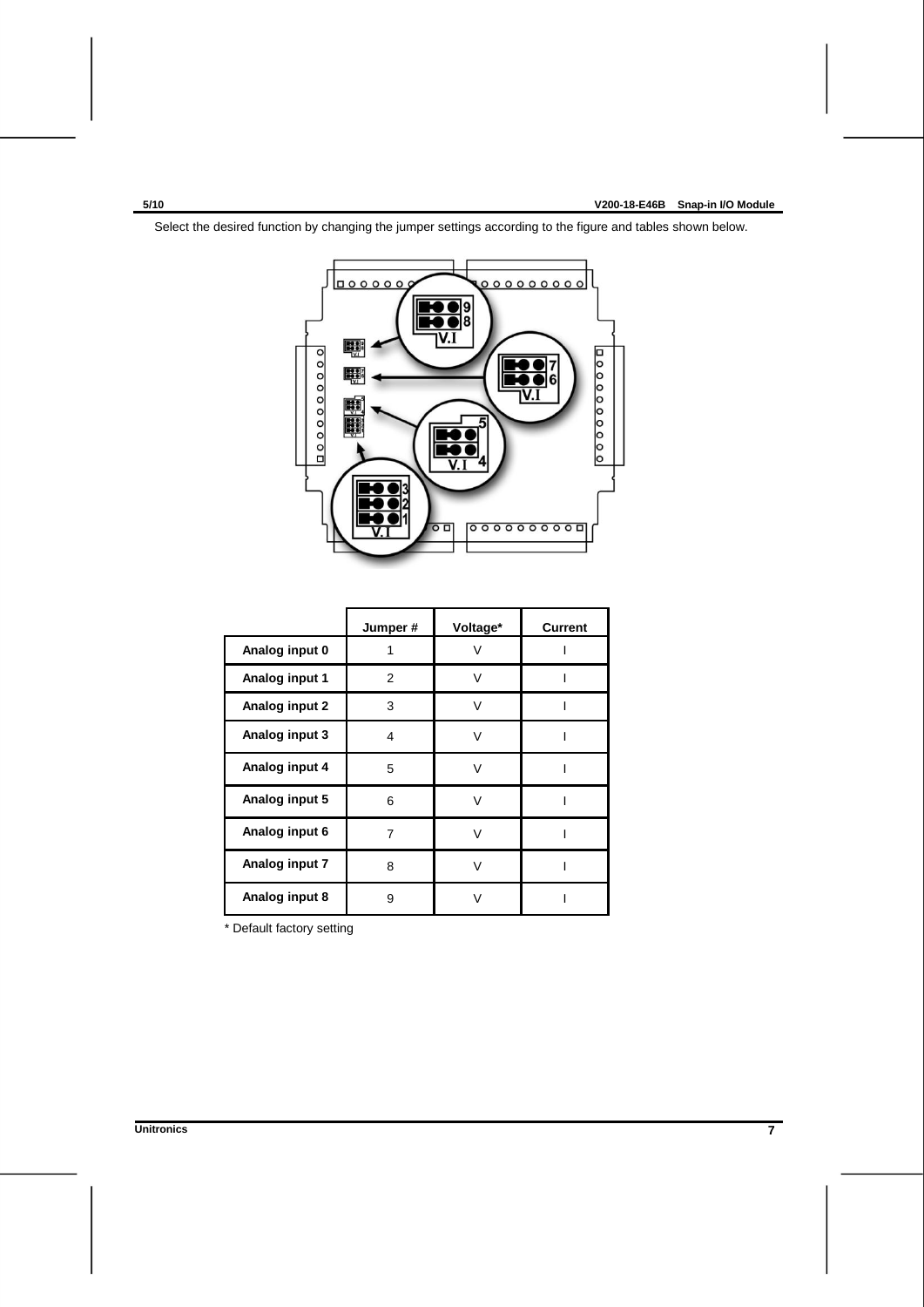## **Reassembling the controller**

- 1. Return the PCB board to the module and secure the center screw.
- 2. Next, reinstall the module. Line the circular guidelines on the controller up with the guidelines on the Snap-in I/O Module as shown below.
- 3. Apply even pressure on all 4 corners until you hear a distinct 'click'. The module is now installed. Check that all sides and corners are correctly aligned.

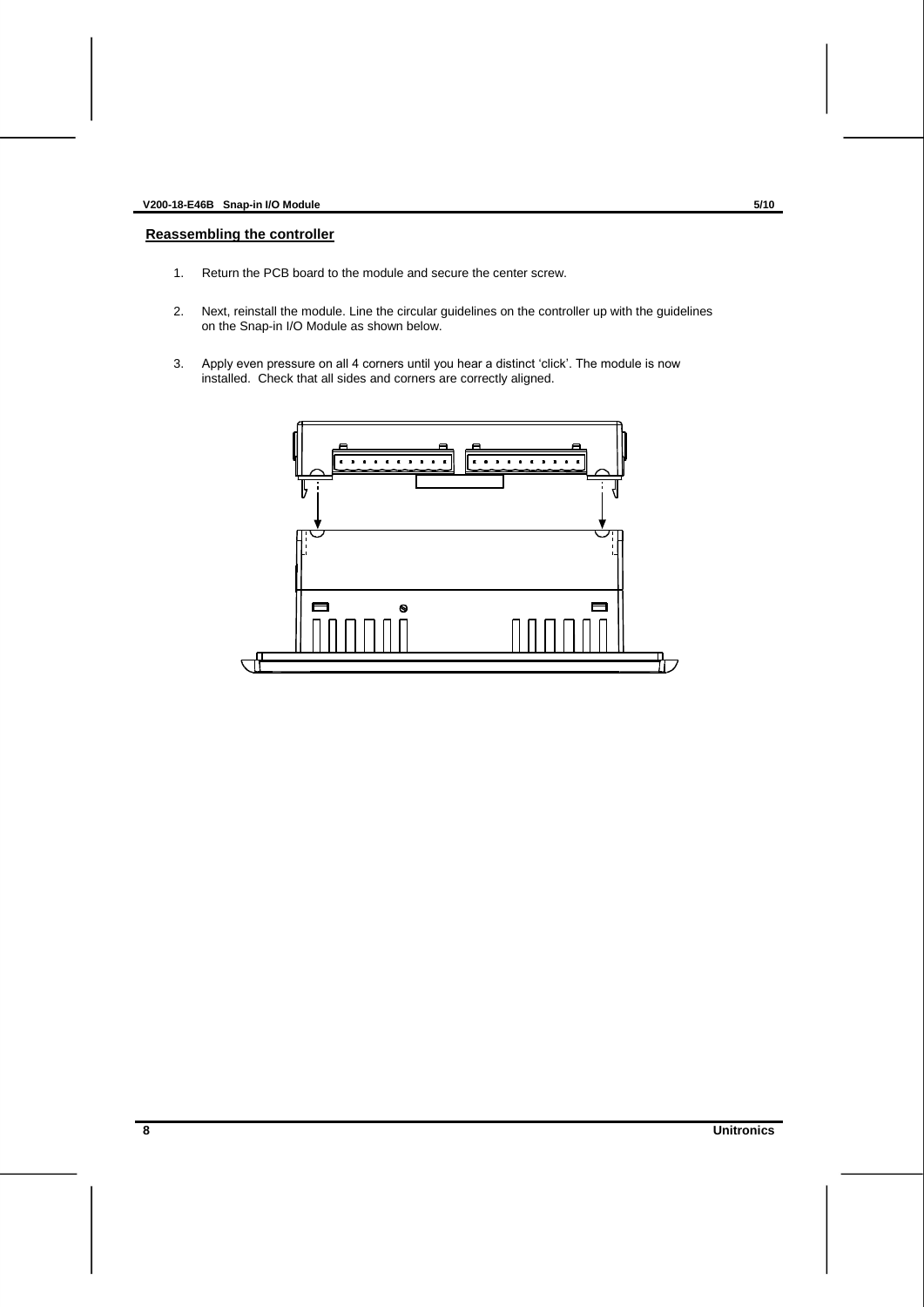## **V200-18-E46B Technical Specifications**

| <b>Digital Inputs</b>                             |                                                                                                                                    |
|---------------------------------------------------|------------------------------------------------------------------------------------------------------------------------------------|
| Number of inputs                                  | 18 (in two groups)                                                                                                                 |
| Input type                                        | pnp (source) or npn (sink)                                                                                                         |
| Galvanic isolation                                |                                                                                                                                    |
| Digital inputs to bus                             | Yes                                                                                                                                |
| Digital inputs to digital inputs in<br>same group | No                                                                                                                                 |
| Group to group, digital inputs                    | Yes                                                                                                                                |
| Nominal input voltage                             | 24VDC                                                                                                                              |
| Input voltage                                     |                                                                                                                                    |
| pnp (source)                                      | 0-5VDC for Logic '0'<br>17-28.8VDC for Logic '1'                                                                                   |
| npn (sink)                                        | 17-28.8VDC for Logic '0'<br>0-5VDC for Logic '1'                                                                                   |
| Input current                                     | 8.8mA@24VDC for inputs 0 to 3                                                                                                      |
|                                                   | 6mA@24VDC for inputs 4 to 17                                                                                                       |
| Response time                                     | 10mSec typical                                                                                                                     |
| High-speed inputs                                 | Specifications below apply when these inputs are wired for use as a high-<br>speed counter input/shaft encoder. See Notes 1 and 2. |
| Resolution                                        | 32-bit                                                                                                                             |
| Frequency                                         | 10kHz maximum                                                                                                                      |
| Minimum pulse width                               | $40µ$ s                                                                                                                            |
|                                                   |                                                                                                                                    |

#### <span id="page-8-0"></span>**Notes:**

- 1. Inputs 0 and 2 can each function as either high-speed counter or as part of a shaft encoder. In each case, high-speed input specifications apply. When used as a normal digital input, normal input specifications apply.
- <span id="page-8-1"></span>2. Inputs 1 and 3 can each function as either counter reset, or as a normal digital input; in either case, its specifications are those of a normal digital input. These inputs may also be used as part of a shaft encoder. In this case, high-speed input specifications apply.

## **Digital Outputs**

## **Digital Output's Power Supply**

| Nominal operating voltage                     | 24VDC                   |
|-----------------------------------------------|-------------------------|
| Operating voltage                             | 20.4 to 28.8VDC         |
| Quiescent current                             | 5mA@24VDC.              |
| Max. current consumption                      | 85mA@24VDC. See Note 3. |
| Galvanic isolation                            |                         |
| Digital power supply to bus                   | Yes                     |
| Digital power supply to relay<br>outputs      | Yes                     |
| Digital power supply to<br>transistor outputs | No                      |
|                                               |                         |

## <span id="page-8-2"></span>**Notes:**

3. Maximum current consumption does not provide for pnp output requirements. The additional current requirement of pnp outputs must be added.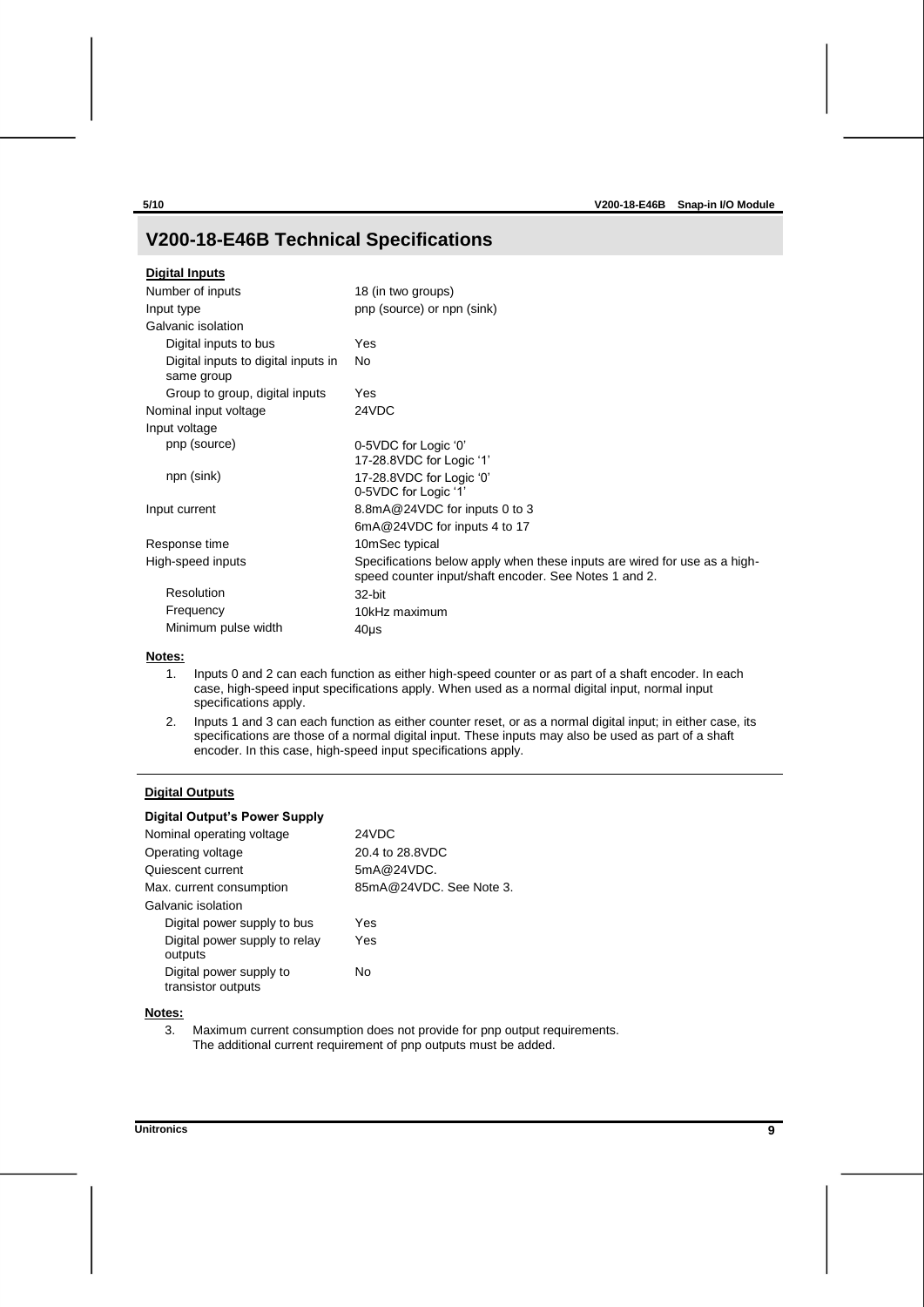## **V200-18-E46B Snap-in I/O Module 5/10**

| <b>Relay Outputs</b>             |                                                                                        |
|----------------------------------|----------------------------------------------------------------------------------------|
| Number of outputs                | 15 relays (in two groups). See Note 4.                                                 |
| Output type                      | SPST-NO (Form A)                                                                       |
| Isolation                        | By relay                                                                               |
| Type of relay                    | Tyco PCN-124D3MHZ or compatible                                                        |
| Outputs' power supply            | See Digital Output's Power Supply page 11.                                             |
| Galvanic isolation               |                                                                                        |
| Relay outputs to bus             | Yes                                                                                    |
| Group to group, relay<br>outputs | Yes                                                                                    |
| Relay to transistor outputs      | Yes                                                                                    |
| Output current                   | 3A maximum per output (resistive load)<br>8A maximum total for common (resistive load) |
| Rate voltage                     | 250VAC / 30VDC                                                                         |
| Minimun load                     | 1mA@5VDC                                                                               |
| Life expectancy                  | 100k operations at maximum load                                                        |
| Response time                    | 10mS (typical)                                                                         |
| Contact protection               | External precautions required (see Increasing Contact Life Span, p.4)                  |

# <span id="page-9-0"></span>**Notes:**<br>4.

4. Outputs 2, 3, 4, 5, 6 and 7 share a common signal. Outputs 8, 9, 10, 11, 12, 13, 14, 15 and 16 share a common signal.

| Transistor Outputs/H.S.O. |  |  |
|---------------------------|--|--|
|---------------------------|--|--|

| Number of outputs                           | 2, high-speed. Each can be individually wired as pnp (source) or npn (sink).            |
|---------------------------------------------|-----------------------------------------------------------------------------------------|
| Output type                                 | pnp: P-MOSFET (open drain)<br>npn: N-MOSFET (open drain)                                |
| Galvanic isolation                          |                                                                                         |
| Transistor outputs to bus                   | Yes                                                                                     |
| Transistor outputs to<br>transistor outputs | <b>No</b>                                                                               |
| Transistor outputs to relay<br>outputs      | Yes                                                                                     |
| Output current                              | pnp: 0.5A maximum per output                                                            |
|                                             | npn: 50mA maximum per output                                                            |
| Maximum frequency                           | Resistive load<br>pnp: 0.5kHz<br>npn: 100kHz<br>Inductive load                          |
|                                             | $0.5$ Hz                                                                                |
| ON voltage drop                             | pnp: 0.5VDC maximum<br>npn: 0.4VDC maximum                                              |
| Short circuit protection                    | Yes (pnp only)                                                                          |
| Voltage reference                           |                                                                                         |
| pnp (source)                                | See Digital Output's Power Supply page 11                                               |
| npn (sink)                                  | 3.5V to 28.8VDC, unrelated to the voltage of either the I/O module<br>or the controller |
|                                             |                                                                                         |

## **Notes:**

5. Output #0 and 1 may be used as high-speed outputs.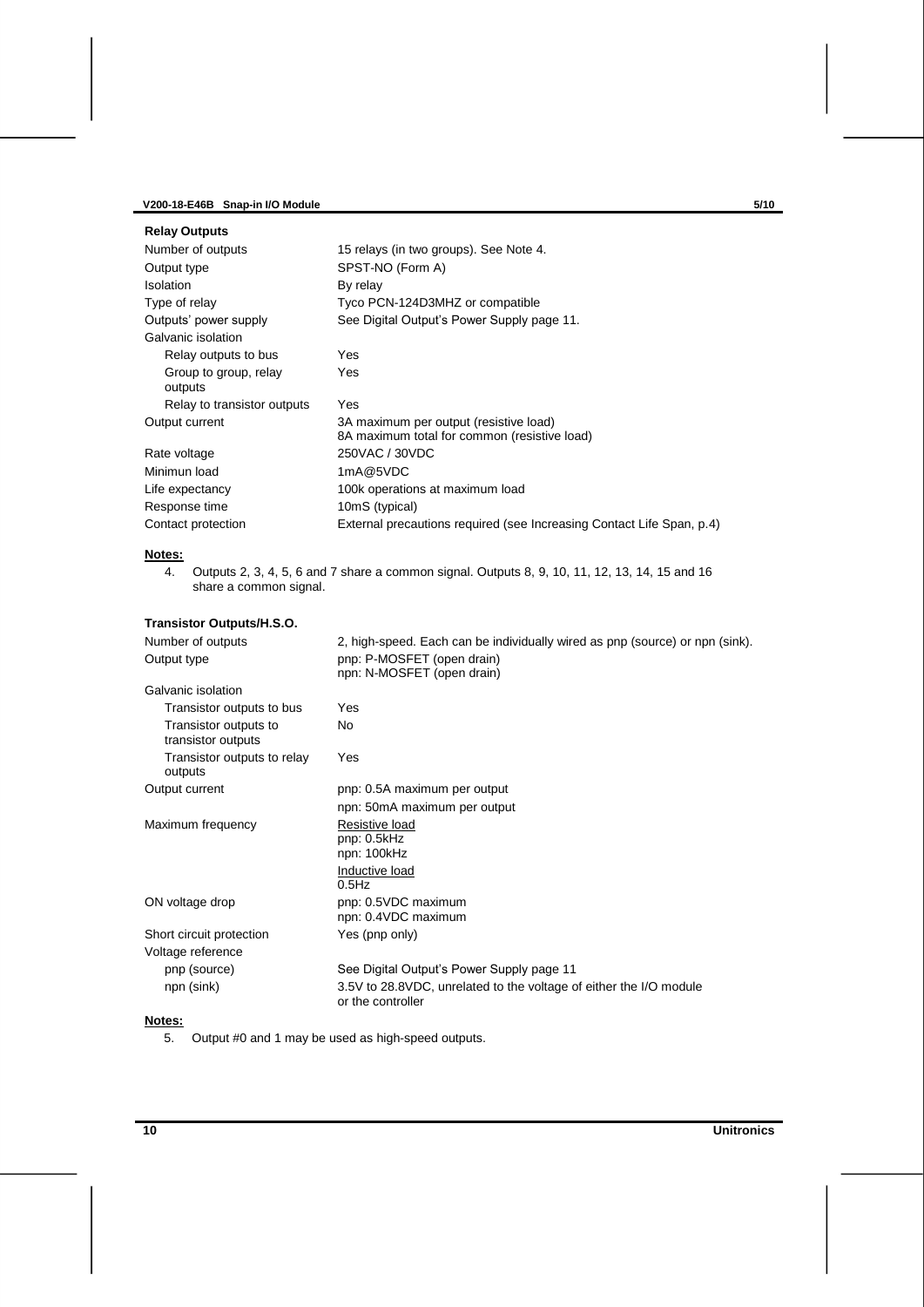| <b>Analog Inputs</b>      |                                                 |                                                         |
|---------------------------|-------------------------------------------------|---------------------------------------------------------|
| Number of inputs          | 9                                               |                                                         |
| Type of input             | Set via appropriate wiring and jumper settings. |                                                         |
| Isolation                 | None                                            |                                                         |
| <b>Analog Inputs</b>      |                                                 |                                                         |
|                           | AN0-AN2 (10-bit)                                | AN3-AN8 (12-14-bit)                                     |
| Input range               | 0-10V, 0-20mA, 4-20mA                           | 0-10V, 0-20mA, 4-20mA                                   |
| Conversion method         | Succesive approximation                         | Voltage to frequency                                    |
| Normal mode               |                                                 |                                                         |
| Resolution, except 4-20mA | 10-bit (1024 units)                             | 14-bit (16383 units)                                    |
| Resolution at 4-20mA      | 204-1023 (820 units)                            | 3277 to 16383 (13107 units)                             |
| Conversion time           | Synchronized to scan time                       | 100mSec minimum per input<br>(according to filter type) |
| Fast Mode                 |                                                 |                                                         |
| Resolution, except 4-20mA |                                                 | 12-bit (4096 units)                                     |
| Resolution at 4-20mA      |                                                 | 819 to 4095 (3277 units)                                |
| Conversion time           |                                                 | 20mSec minimum per input (according<br>to filter type)  |
| Input impedance           | $>100kΩ$ voltage                                | 12.77k $\Omega$ —voltage                                |
|                           | $500\Omega$ - current                           | $37\Omega$ -current                                     |
| Absolute maximum rating   | $±15V$ $-$ voltage                              | $±15V$ voltage                                          |
|                           | ±30mA, 15V-current                              | ±30mA, 1.1V-current                                     |
| Full-scale error          | $±3$ LSB (0.3%)                                 | ±0.5%                                                   |
| Linearity error           | $±3$ LSB (0.3%)                                 | ±0.04%                                                  |
| Status indication         | Yes. See Note 6.                                | Yes. See Note 7.                                        |

## <span id="page-10-0"></span>**Notes:**

6. The analog value can indicate a fault:

| Value: 10-bit |  |
|---------------|--|
| 102 $\Delta$  |  |

## **Possible Cause**

1024 Deviates above the input range

<span id="page-10-1"></span>7. The analog value can indicate faults:

| Value: 12-bit | Value: 14-b |
|---------------|-------------|
| -1            | -1          |
| 4096          | 16384       |
| 32767         | 32767       |

**Possible Cause** Deviates slightly below the input range

Deviates slightly above the input range Deviates greatly above or below the input range